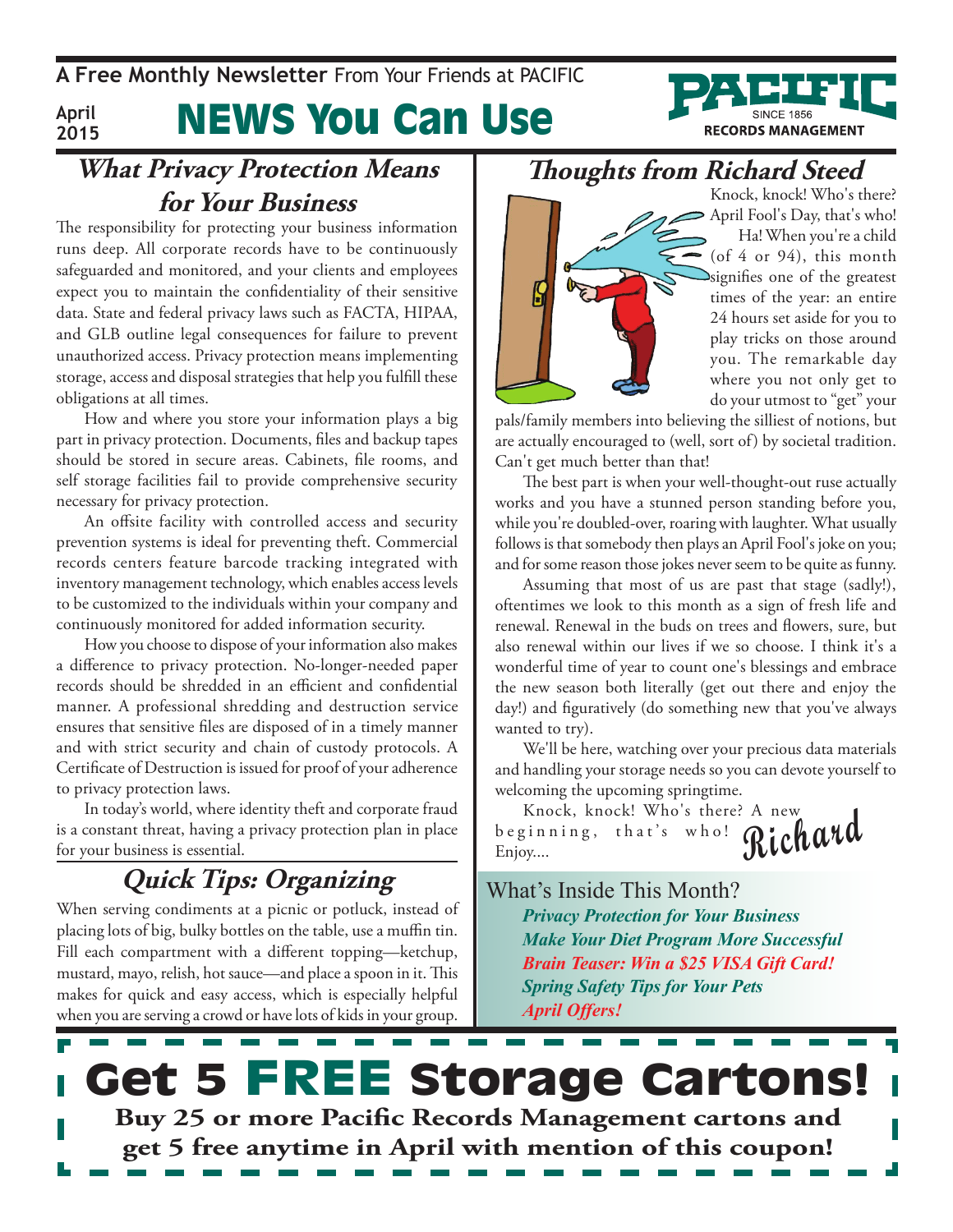# **Taming All Those Scarves**

Scarves are great fashion accessories, but they can be difficult to store without turning into a jumbled mess in a drawer. There are a few ways to make storing all your scarves easier, while still being able to see them all at once.

One of the easiest ways to organize your scarves is to simply hang a towel bar on your wall. You can then create a loop in each scarf by doubling it and hanging it over the bar. Tuck the ends into the loop, and secure by pulling down on the ends. You can add a large number of scarves to a standard towel bar. If you need more space, just add another bar or two below the first one.

If you'd like to keep your scarves out of sight, you can easily store them in your closet. Take a sturdy wooden hanger and thread several shower curtain rings onto the cross bar of the hanger. Then slip each scarf through the ring. The hanger can hold many scarves and you can see them all at once by simply removing the hanger from your closet. If you need more room, just rig up an additional hanger.

Finally, if you'd rather keep all your scarves in your drawers, it is better to roll them than to fold them. If you fold and stack them, you cannot get to the bottom scarves without disturbing those above. By rolling them and placing them side by side in a drawer, you maximize your storage space and can see your entire scarf collection at once.

## **Trivia Quiz: Fairy Tales**

- 1. In the classic tale of Beauty and the Beast, what ultimately happened to Beauty's two wicked sisters?
- 2. In Jack and the Beanstalk, what type of musical instrument did Jack steal from the giant?
- 3. In the Brothers Grimm tale, what was the name of the evil woman who imprisoned Rapunzel in the tower?
- 4. In Hansel and Gretel, what did the children's father do for a living?
- 5. How many mattresses did the princess sleep on in The Princess and the Pea?
- 6. In Snow White and the 7 Dwarfs, what type of ore did the dwarfs mine?
- 7. In The Emperor's New Clothes, who told the emperor that he wasn't wearing any clothes?
- 8. Which character said, "I'll huff and I'll puff and I'll blow your house down"?
- 9. In the tale of Three Billy Goats Gruff, who lives under the bridge?
- 10. The Pied Piper was hired by the village of Hamlin to

*Answers: 1. They were transformed into living statues and set before the palace gate. 2. A magical harp. 3. Dame Gothel. 4. He was a wood cutter. 5. 20. 6. Gold. 7. A child in the town square. 8. The wolf in The Three Little Pigs. 9. A troll. 10. Rats.*

# **April Holidays and Events**

1 April Fools Day 1 National Fun at Work Day 1-7 Laugh at Work Week 2 International Children's Book Day 2 World Autism Awareness Day 4 International Pillow Fight Day 4 National Love Our Children Day 5-11 Bat Appreciation Week 5-11 National Window Safety Week 6 Tartan Day 7 International Snailpapers Day 7 World Health Day 8 National Dog Fighting Awareness Day 9 National Alcohol Screening Day 10 National Siblings Day 12 International Day of Human Space Flight 12-18 National Library Week 12-18 Pan American Week 13-18 International Dark Sky Week 14 National Library Workers Day 14 Pan-American Day 15 Income Tax Day 16 Celebrate Teen Literature Day 17 Ellis Island Family History Day 17 National Haiku Poetry Day 18 International Amateur Radio Day 18-24 Cleaning for a Reason Week 18-25 Money Smart Week 18-26 National Park Week 19 National Hanging Out Day 19-25 Administrative Professionals Week 19-25 Sky Awareness Week 20-24 National Playground Safety Week 20-26 Spring Astronomy Week 21 Kindergarten Day 21 National Bulldogs Are Beautiful Day 22 Administrative Professionals Day 22 Earth Day 23 Take our Daughters and Sons to Work Day 23 World Book and Copyright Day 23 World Book Night 24 National Arbor Day 25 Spring Astronomy Day 25 World Healing Day 25 World Malaria Day 25 World Penguin Day 25 World Tai Chi and Qigong Day 25 World Veterinary Day 26 Richter Scale Day 28 Workers Memorial Day

30 International Jazz Day

The material contained in this newsletter is for informational purposes only and is based upon sources believed to be reliable and authoritative; however, it has not been independently verified by us. This newsletter should not be construed as offering professional advice. For guidance on a specific matter, please consult a qualified professional.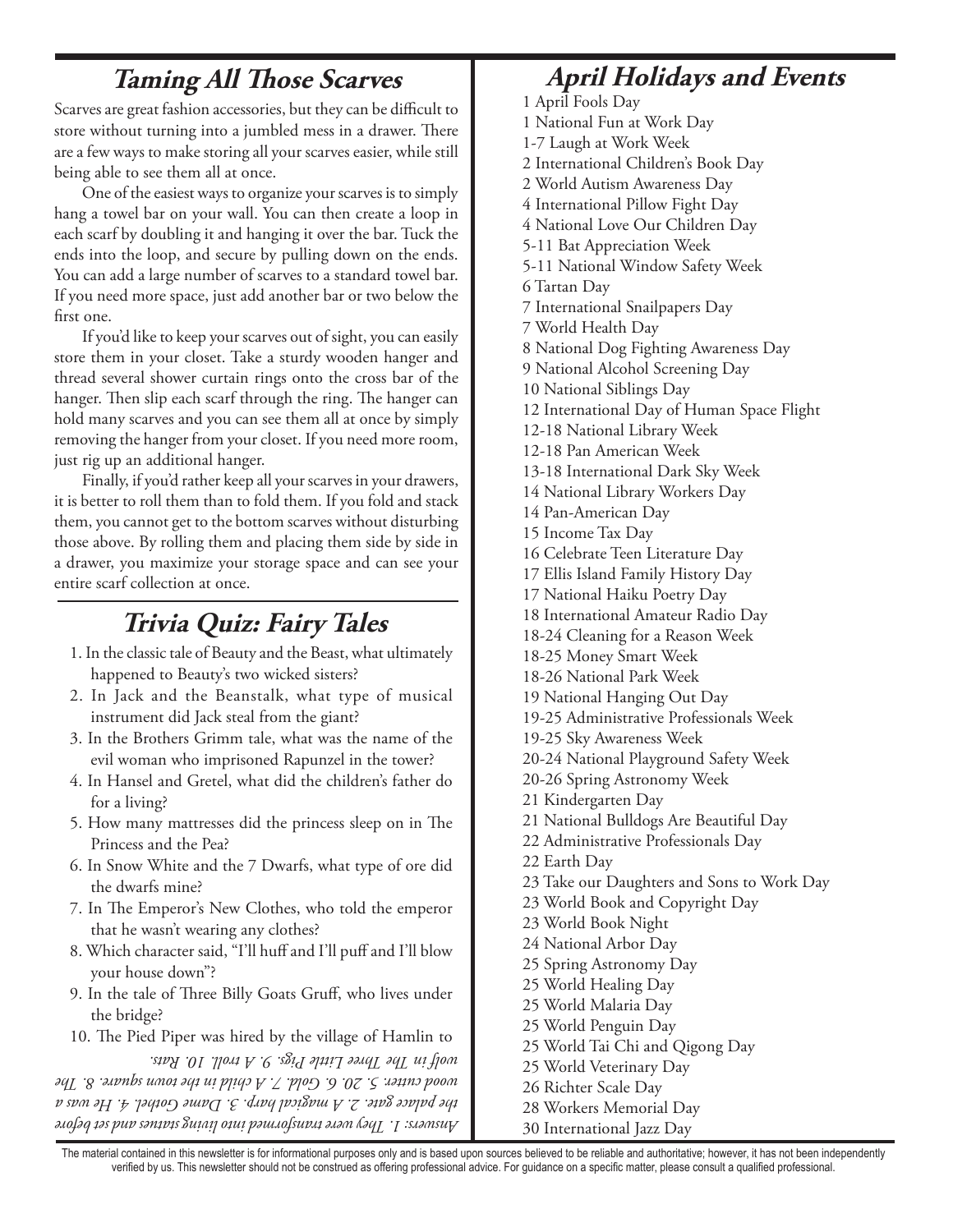# **PacBlog Addressing Privacy Protection Vulnerabilities Within Your Organization**

PacBlog is the monthly web log of Pacific Records Storage To read this month's installment, please click the title below.

[http://pacific-records.com/addressing-privacy-protection](http://pacific-records.com/addressing-privacy-protection-vulnerabilities-within-your-organization)[vulnerabilities-within-your-organization](http://pacific-records.com/addressing-privacy-protection-vulnerabilities-within-your-organization)

You may also access the PacBlog at the URL below. There you will find this month's installment along with archives of previous installments.

**http://pacific-records.com/category/pacnews**

# **Have A Question For Us?**

We love to hear from all our good friends and clients who enjoy reading our monthly newsletter. If you have a question related to off-site document storage, shredding, media vaulting, or document imaging, please feel free to give us a call or send us an email.

**(888) 893-6054 or info@pacific-records.com**

*"You must pay taxes. But there's no law that says you gotta leave a tip."* — Morgan Stanley

### **Do You Want To Win A \$25 VISA Gift Card?**



Each month we'll give you a new challenge of some type. All those who reply with a

correct answer are eligible to win. At the end of the month we'll draw a lucky name.

Here is this month's challenge: What did the pony say when it had a sore throat?

**Last Month's Answer to:** *What should you give a sick lemon?* **Lemon Aid**

**Last month's Winner:**

Email your answer to **info@pacific-records.com Anni Farnsworth, Office Manager Bartkiewicz, Kronick & Shanahan**

# **April Service Awards**

Celebrating Pacific Employee Anniversaries

**12 Years** Jerry Pineda

**8 years** Sanjay "Jay" Prasad

*Don't judge each day by the harvest you reap but by the seeds that you plant.* —Robert Louis Stevenson

# **Quick Tips: Green Living**

It can make a big difference when you bring your own cloth bags to the grocery store. If you shop just once a week, in three years you will have kept about 500 plastic grocery bags out of landfills. By using fewer bags, you will also help cut energy use when the bags are manufactured. Even better, some grocery stores offer discounts when you use your own bags. This means that your bag will pay for itself in no time.



"I keep our secure files in a coffee can buried behind the office. You can't hack into *that* with a computer!"

# 3 months FREE secure Destruction service

*Get 3 months of free Secure Destruction service when you sign up for a new Secure Destruction account with a one-year agreement. Just mention this coupon! Email info@pacific-records.com for more information.*